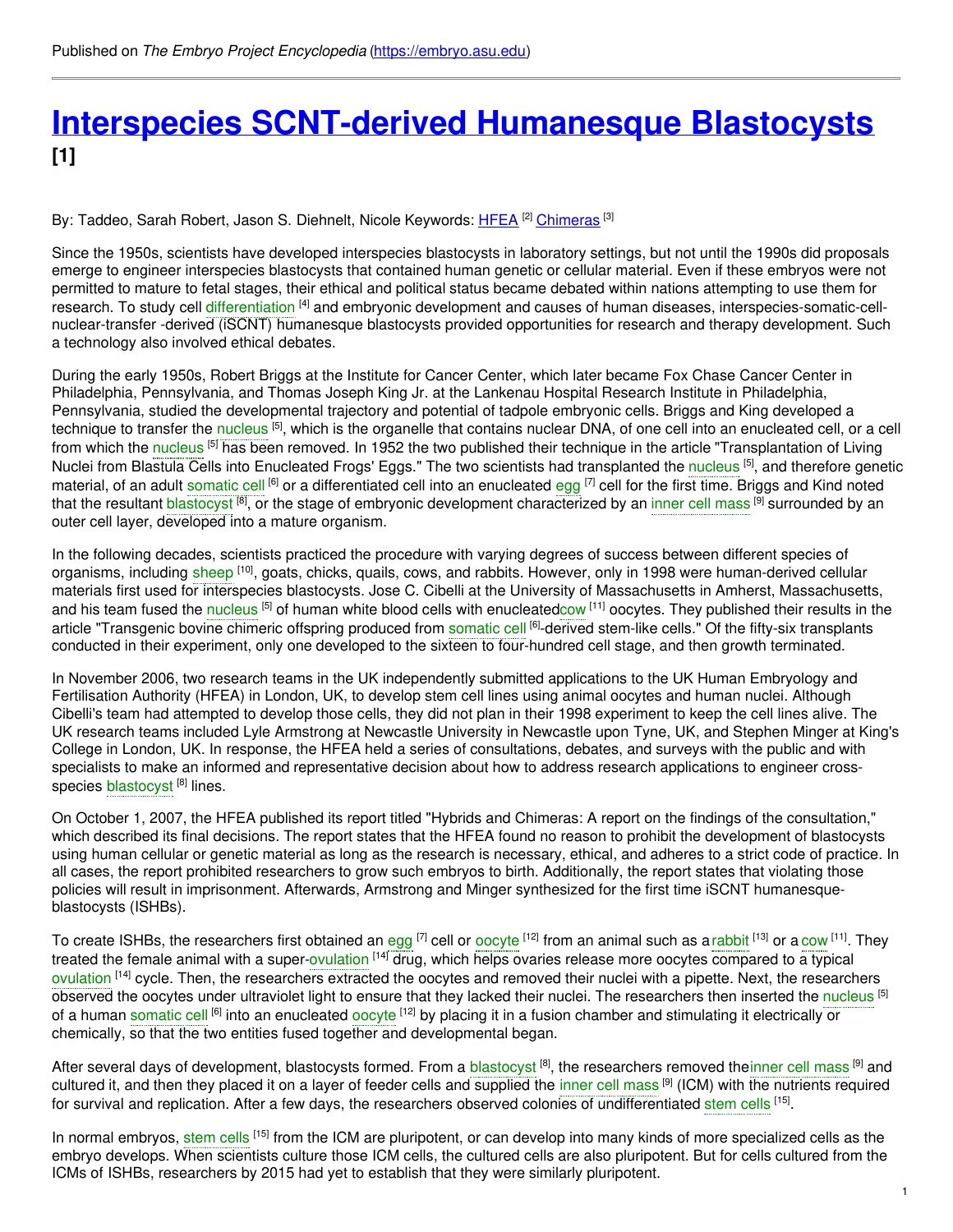With their experiments, Armstrong and Minger inspired many scientists who aimed to explain aging and how diseases develop in the body, and to find therapies to improve human health. Other researchers addressed the ethical issues underlying the use of animals to model human disorders and diseases. Researchers have shown that some organisms, such as rats, lack the complex neural anatomy and psychology found in [humans](https://embryo.asu.edu/search?text=humans) <sup>[16]</sup>, and they are thus not good models to study some human diseases such as schizophrenia. Some researchers argued that *iSCNT* humanesque blastocysts may provide new models to study how a particular disease occurs, as well as the genetics of some pathogeneses.

Research on humanesque blastocysts often bypass the need for human oocytes. Obtaining human oocytes sometimes raised ethical issues because the process to obtain them from women typically poses a series of health risks to the donors at multiple stages of the procedure. For instance, to harvest oocytes, a super-[ovulation](https://embryo.asu.edu/search?text=ovulation) <sup>[14]</sup> [hormone](https://embryo.asu.edu/search?text=hormone) <sup>[17]</sup> is administered to the woman for several days to release more oocytes than a normal [ovulation](https://embryo.asu.edu/search?text=ovulation) <sup>[14]</sup> cycle. These [hormones](https://embryo.asu.edu/search?text=hormones) <sup>[18]</sup> have been linked to adverse effects on the health of the woman, including cancer or personality and mood shifts. The extraction itself poses risks common to other invasive procedures. In addition, some argue that using human oocytes solely for research purposes diminishes the value of human life. Using animal oocytes to create humanesque <mark>[blastocyst](https://embryo.asu.edu/search?text=blastocyst) <sup>[8]</sup> cell cultures bypasses the need to put women at risk in</mark> creating stem cell lines for research.

# **Sources**

- 1. Beyhan, Zeki, Iager, Amy E., and Cibelli, Jose B. "Interspecies Nuclear Transfer: Implications for Embryonic Stem Cell Biology." *Cell Stem Cell* 1 (2007): 502–12. <http://www.sciencedirect.com/science/article/pii/S1934590907002263> [19] (Accessed June 19, 2017).
- 2. Bonnicksen, Andrea L. *Chimeras, Hybrids, and Interspecies Research: Politics and Policymaking*. Washington DC: [Georgetown](https://embryo.asu.edu/search?text=Georgetown%20University) University<sup>[20]</sup> Press, 2009.
- 3. Briggs, Robert, and King, Thomas Joseph. "Transplantation of Living Nuclei from Blastula Cells into Enucleated Frogs' Eggs." *Proceedings of the National Academy of Sciences* 38 (1952): 455–63. <http://www.pnas.org/content/38/5/455.full.pdf> [21] (Accessed December 27, 2015).
- 4. Chang, Kyung H., Lim, Jeong M., Kang, Sung K., Lee, Byeong C., Moon, Shin Y., Hwang, Woo S. "Blastocyst formation, [karyotype](https://embryo.asu.edu/search?text=karyotype) <sup>[22]</sup>, and mitochondrial DNA of interspecies embryos derived from nuclear transfer of human cord fibroblasts into enucleated bovine oocytes." *Fertility and Sterility* 80 (2003): 1380–87.
- 5. Chen, Ying, He, Zhi Xu, Liu, Ailian, Wang, Kai, Mao, Wen Wei, Chu, Jian Xin, Lu, Yong, Fang, Zheng Fu, Shi, Ying Tang, Yang, Qing Zhang, Chen, Da Yuan, Wang, Min Kang, Li, Jin Song, Huang, Shao Liang, Kong, Xiang Yin, Shi, Yao Zhou, Wang, Zhi Qiang, Xia, Jia Hui, Long, Zhi Gao, Xue, Zhi Gang, Ding, Wen Xiang, and Sheng, Hui Zhen. ["Embryonic](https://embryo.asu.edu/search?text=stem%20cells) stem cells [15] generated by nuclear transfer of human somatic nuclei into [rabbit](https://embryo.asu.edu/search?text=rabbit) [13] oocytes." *Cell Research* 13 (2003): 251–63. <http://www.nature.com/cr/journal/v13/n4/full/7290170a.html><sup>[23]</sup> (Accessed June 19, 2017).
- 6. Cibelli, Jose B., Stice, Stevem L., Golueke, Paul J., Kane, Jeff J., Jerry, Joseph, Blackwell, Cathy, Ponce de Leon, F. Abel, and Robi, James M. "Transgenic bovine chimeric offspring produced from [somatic](https://embryo.asu.edu/search?text=somatic%20cell) cell [6]-derived stem-like cells." *Nature Biotechnology* 16 (1998): 642–46.
- 7. Di Barardino, Marie. *Robert W. Briggs 1911–1983*. Washington D.C.: National Academies Press, 1999. <http://www.nasonline.org/publications/biographical-memoirs/memoir-pdfs/briggs-robert-w.pdf> <sup>[24]</sup> (Accessed June 19, 2017).
- 8. Gurdon, John B., and Wilmut, Ian. "Nuclear transfer to eggs and oocytes." *Cold Spring Harbor Perspectives Biology* 3 (2011): a002659. <http://cshperspectives.cshlp.org/content/3/6/a002659.full><sup>[25]</sup> (Accessed June 19, 2017).
- 9. Human Fertilization and Embryology Authority. "Hybrids and Chimeras: A Consultation on the Ethical and Social Implications of Creating Human/Animal Embryos in Research." London: April, 2007. [http://www.hfea.gov.uk/docs/Hybrids\\_Chimera\\_review.pdf](http://www.hfea.gov.uk/docs/Hybrids_Chimera_review.pdf) <sup>[26]</sup> (Accessed March 2, 2013).
- 10. Human Fertilization and Embryology Authority. "HFEA Review of Hybrids and Chimeras." London: October, 2007. <http://www.hfea.gov.uk/519.html> [27] (Accessed March 24, 2013).
- 11. Illmensee, Karl, Levanduski, Mike, and Zavos, Panayiotis M. "Evaluation of the embryonic preimplantation potential of human adult somatic cells via an embryo interspecies bioassay using bovine oocytes." *Fertility and Sterility* 85 (2003): 1248–60.
- 12. Kim, K., A. Doi, B. Wen, K. Ng, R. Zhao, P. Cahan, J. Kim, M.J. Aryee, H. Ji, L.I.R. Ehrlich, A. Yabuuchi, A. Takeuchi, K.C. Cunniff, H. Hongguang, S. McKinney-Freeman, O. Naveiras, T.J. Yoon, R.A. Irizarry, N. Jung, J. Seita, J. Hanna, P. Murakami, R. Jaenisch, R. Weissleder, S.H. Orkin, I.L. Weissman, A.P. Feinberg, and G.Q. Daley. "Epigenetic memory in induced [pluripotent](https://embryo.asu.edu/search?text=induced%20pluripotent%20stem%20cells) stem cells <sup>[28]</sup>." *Nature* 467 (2010): 285–90. <u><https://www.ncbi.nlm.nih.gov/pmc/articles/PMC3150836/></u> <sup>[29]</sup> (Accessed June 19, 2017).
- 13. Lanza, Robert P., Cibelli, Jose B., and West, Michael D. "Human therapeutic [cloning](https://embryo.asu.edu/search?text=cloning) [30] ." *Nature Medicine* 5 (1999): 975– 77.
- 14. Minger, Stephen. "Interspecies SCNT-derived human embryos a new way forward for [regenerative](https://embryo.asu.edu/search?text=regenerative%20medicine) medicine <sup>[31]</sup>." *Regenerative Medicine* 2 (2007): 103–06. <http://www.futuremedicine.com/doi/full/10.2217/17460751.2.2.103> [32] (Accessed June 19, 2017).
- 15. Narbonne, Patrick, Miyamoto, Kei, and Gurdon, John B. "Reprogramming and development in nuclear transfer embryos and in interspecific systems." *Current Opinion in Genetics and Development*22 (2012): 450–58.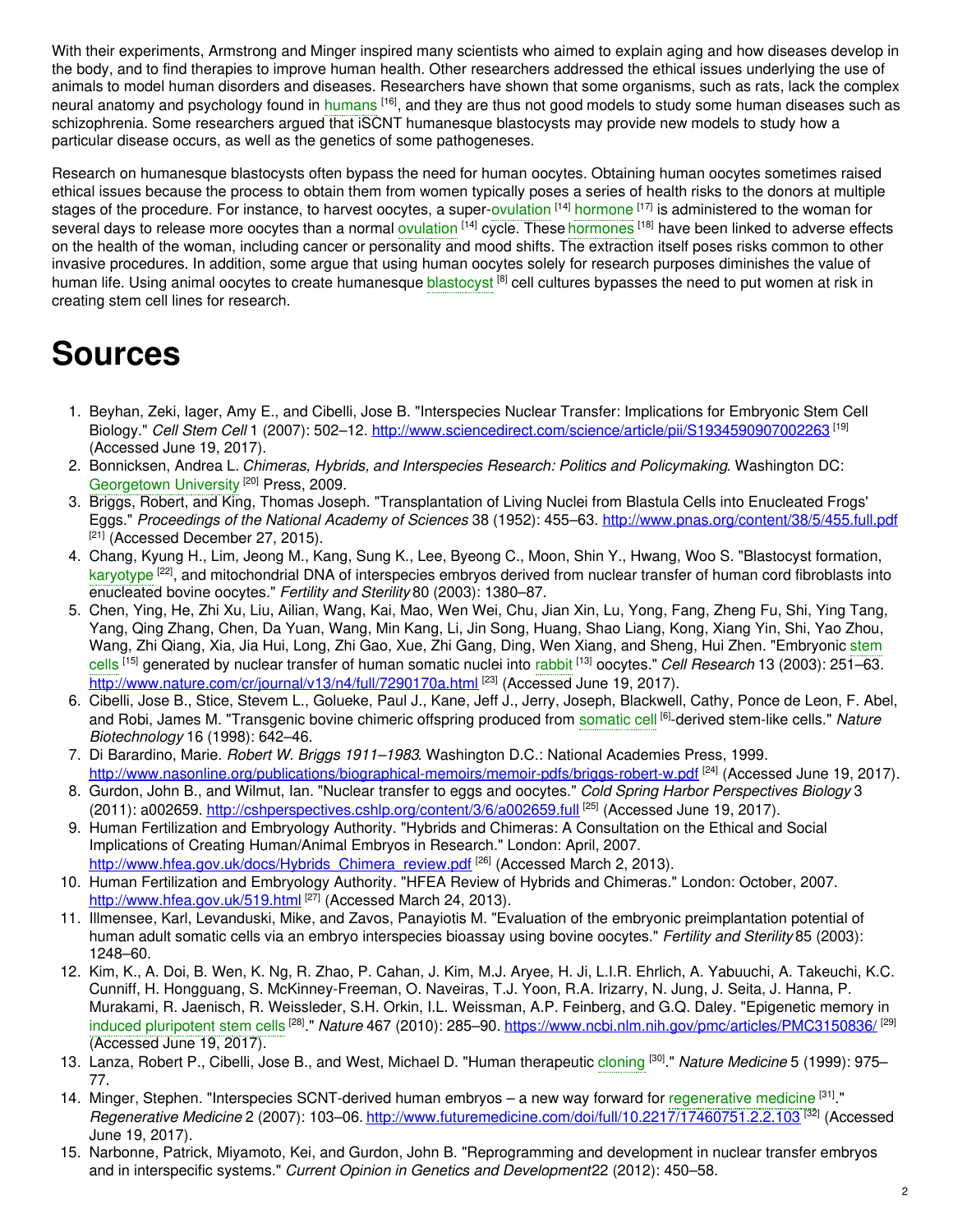<https://www.ncbi.nlm.nih.gov/pmc/articles/PMC3654497/> <sup>[33]</sup> (Accessed June 19, 2017).

- 16. Robert, Jason Scott. "The science and ethics of making part-human animals in stem cell biology." *The FASEB Journal* 20 (2006): 838–45.
- 17. Soza-Ried, Jorge, and Fisher, Amanda G. "Reprogramming somatic cells towards [pluripotency](https://embryo.asu.edu/search?text=pluripotency) <sup>[34]</sup> by cellular fusion." *Current Opinion in Genetics and Development*22 (2012): 459–65.
- 18. "[Thomas](https://embryo.asu.edu/search?text=Thomas%20J.%20King) J. King<sup>[35]</sup> (1921–2000)." Society for [Developmental](https://embryo.asu.edu/search?text=Developmental%20Biology) Biology<sup>[36]</sup>. <http://www.sdbonline.org/archive/SDBMembership/king-tj-obit.html><sup>[37]</sup> (Accessed 31 March 2013).
- 19. Williams, Nigel. "UK battle over hybrid [stem](https://embryo.asu.edu/search?text=stem%20cells) cells [15] ." *Current Biology* 17 (2007): 297–8. <http://www.sciencedirect.com/science/article/pii/S0960982207012468> <sup>[38]</sup> (Accessed June 19, 2017).

Since the 1950s, scientists have developed interspecies blastocysts in laboratory settings, but not until the 1990s did proposals emerge to engineer interspecies blastocysts that contained human genetic or cellular material. Even if these embryos were not permitted to mature to fetal stages, their ethical and political status became debated within nations attempting to use them for research. To study cell differentiation and embryonic development and causes of human diseases, interspecies-somatic-cellnuclear-transfer -derived (iSCNT) humanesque blastocysts provided opportunities for research and therapy development. Such a technology also involved ethical debates.

#### **Subject**

[Blastocyst](https://embryo.asu.edu/library-congress-subject-headings/blastocyst) <sup>[39]</sup> [Diseases](https://embryo.asu.edu/library-congress-subject-headings/diseases) <sup>[40]</sup> [Bioethics](https://embryo.asu.edu/library-congress-subject-headings/bioethics) <sup>[41]</sup> [Briggs,](https://embryo.asu.edu/library-congress-subject-headings/briggs-robert) Robert <sup>[42]</sup> Fox Chase [Cancer](https://embryo.asu.edu/library-congress-subject-headings/fox-chase-cancer-center) Center <sup>[43]</sup> King, Thomas J. (Thomas Joseph), 1921-2000 <sup>[44]</sup> [Lankenau](https://embryo.asu.edu/library-congress-subject-headings/lankenau-hospital-research-institute) Hospital. Research Institute<sup>[45]</sup> [Tadpole](https://embryo.asu.edu/library-congress-subject-headings/tadpole) <sup>[46]</sup> Cell [nuclei--Transplantation](https://embryo.asu.edu/medical-subject-headings/gene-transfer-horizontal) <sup>[47]</sup> [DNA](https://embryo.asu.edu/library-congress-subject-headings/dna) <sup>[48]</sup> Gene Transfer, Horizontal<sup>[49]</sup> [Recombination,](https://embryo.asu.edu/medical-subject-headings/recombination-interspecies) Interspecies<sup>[50]</sup>

#### **Topic**

[Theories](https://embryo.asu.edu/topics/theories)<sup>[51]</sup>

#### **Publisher**

Arizona State University. School of Life Sciences. Center for Biology and Society. Embryo Project Encyclopedia.

#### **Rights**

Copyright Arizona Board of Regents Licensed as Creative Commons Attribution-NonCommercial-Share Alike 3.0 Unported (CC BY-NC-SA 3.0) http://creativecommons.org/licenses/by-nc-sa/3.0/

#### **Format**

[Articles](https://embryo.asu.edu/formats/articles) <sup>[52]</sup>

**Last Modified** Wednesday, July 4, 2018 - 04:40

**DC Date**

2017-06-23

**DC Date Accessioned** Friday, June 23, 2017 - 23:33

**DC Date Available** Friday, June 23, 2017 - 23:33

### **DC Date Created**

2017-06-23

#### **DC Date Created Standard**

Friday, June 23, 2017 - 07:00

[Contact](https://embryo.asu.edu/contact) Us

© 2021 Arizona Board of Regents

The Embryo Project at Arizona State University, 1711 South Rural Road, Tempe Arizona 85287, United States